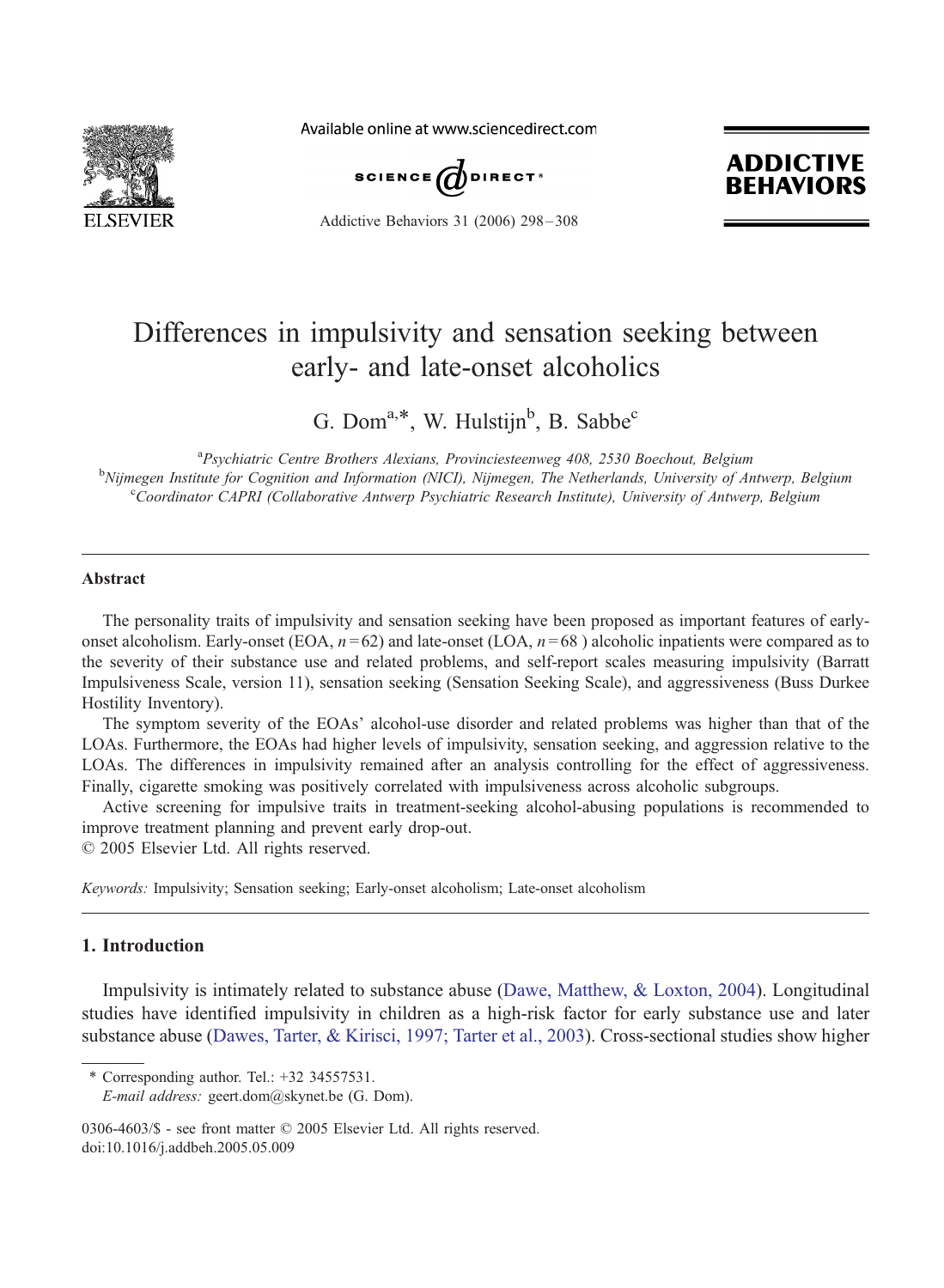levels of impulsiveness to be associated with substance use and abuse in college students (e.g. [Jaffe &](#page--1-0) Archer, 1987). Within clinical populations it has been demonstrated that illicit drug abusers score higher than controls on inventories of impulsivity ([Allen, Moeller, Rhoades, & Cherek, 1998; Petry, 2001\)](#page--1-0). Furthermore, impulsivity proved to be linked to the severity of drug abuse and poor treatment retention [\(Moeller et al., 2001; Patkar et al., 2004\)](#page--1-0).

High levels of impulsive traits have also been found within alcohol-dependent patients ([Patton,](#page--1-0) Stanford, & Barratt, 1995). However, alcoholism is a very heterogeneous disorder and in the past different typologies have been proposed to distinguish more homogeneous subgroups ([Henderson & Galen, 2003;](#page--1-0) Windle & Scheidt, 2004). High trait levels for impulsivity and sensation-seeking have been associated with specific subgroups within the different classification systems, i.e. type II alcoholism ([Cloninger, Bohman,](#page--1-0) & Sigvardsson, 1981), Type B alcoholism ([Babor et al., 1992\)](#page--1-0), and early-onset alcoholism in the univariate classification based on the age of alcoholism onset ([Buydens-Branchey, Branchey, & Noumair, 1989;](#page--1-0) Varma, Basu, Malhotra, Sharma, & Mattoo, 1994). [Irwin, Schuckit, and Smith \(1990\)](#page--1-0) found age at onset to be a robust predictor of the severity of alcohol dependence and showed it to be associated with a sensationseeking and impulsive temperament. This is consistent with a recent study revealing age at onset to be a valid classification criterion in male alcohol-dependent patients ([Lykouras, Moussas, & Botsis, 2004\)](#page--1-0). It was reported that early-onset alcoholics (EOAs) had more familial alcoholism, higher levels of family and professional instability and more impulsive behaviors compared to the late-onset alcoholics (LOAs).

Finally, an increasing body of research points to a relationship between impulsiveness and nicotine dependence. Studies using self-report measures of impulsivity (e.g. the Barratt Impulsiveness Scale) and those using behavioral tasks (e.g. delay-discounting) have consistently demonstrated higher levels of impulsiveness in smokers than in non-smoking subjects ([Baker, Johnson, & Bickel, 2003; Bickel, Odum,](#page--1-0) & Madden, 1999; Dinn, Ayciceggi, & Harris, 2004; Jaroni, Wright, Lerman, & Epstein, 2004; Mitchell, 1999; Reynolds, Richards, Horn, & Karraker, 2004). Recently, [Skinner, Aubin, Henri-Jean, and Berlin](#page--1-0) (2004) found smoking alcoholics to have higher levels of impulsivity than non-smoking alcoholics.

In the present study we were interested in the differences between EOAs and LOAs as to their personality traits of impulsivity and sensation seeking. These traits were measured by two well-known selfreport scales: the Barratt Impulsiveness Scale (BIS 11; [Patton et al., 1995\)](#page--1-0) and the Sensation Seeking Scale (SSS; [Zuckerman, Kolin, Price, & Zoob, 1964\)](#page--1-0). Furthermore, since a recent study on cocaine-dependent patients demonstrated a high correlation between BIS scores and measures of aggressiveness ([Moeller et](#page--1-0) al., 2002), we included the Buss Durkee Hostility Inventory ([Buss & Durkee, 1957\)](#page--1-0).

The following hypotheses were put forward: (1) EOAs have higher trait levels of impulsivity and sensation seeking, (2) EOAs have a higher prevalence of paternal alcoholism, (3) EOAs were expected to have a more deteriorated pattern of alcohol and drug use as reflected by higher levels of social, family and legal problems compared to LOAs; and finally, (4) we anticipated higher impulsiveness in alcoholics with co-morbid nicotine dependence compared to those without.

### 2. Method

### 2.1. Participants

All alcohol-dependent participants were recruited from an inpatient addiction treatment facility. During a period of 18 months (2003–2004) every second patient hospitalized for treatment of his/her